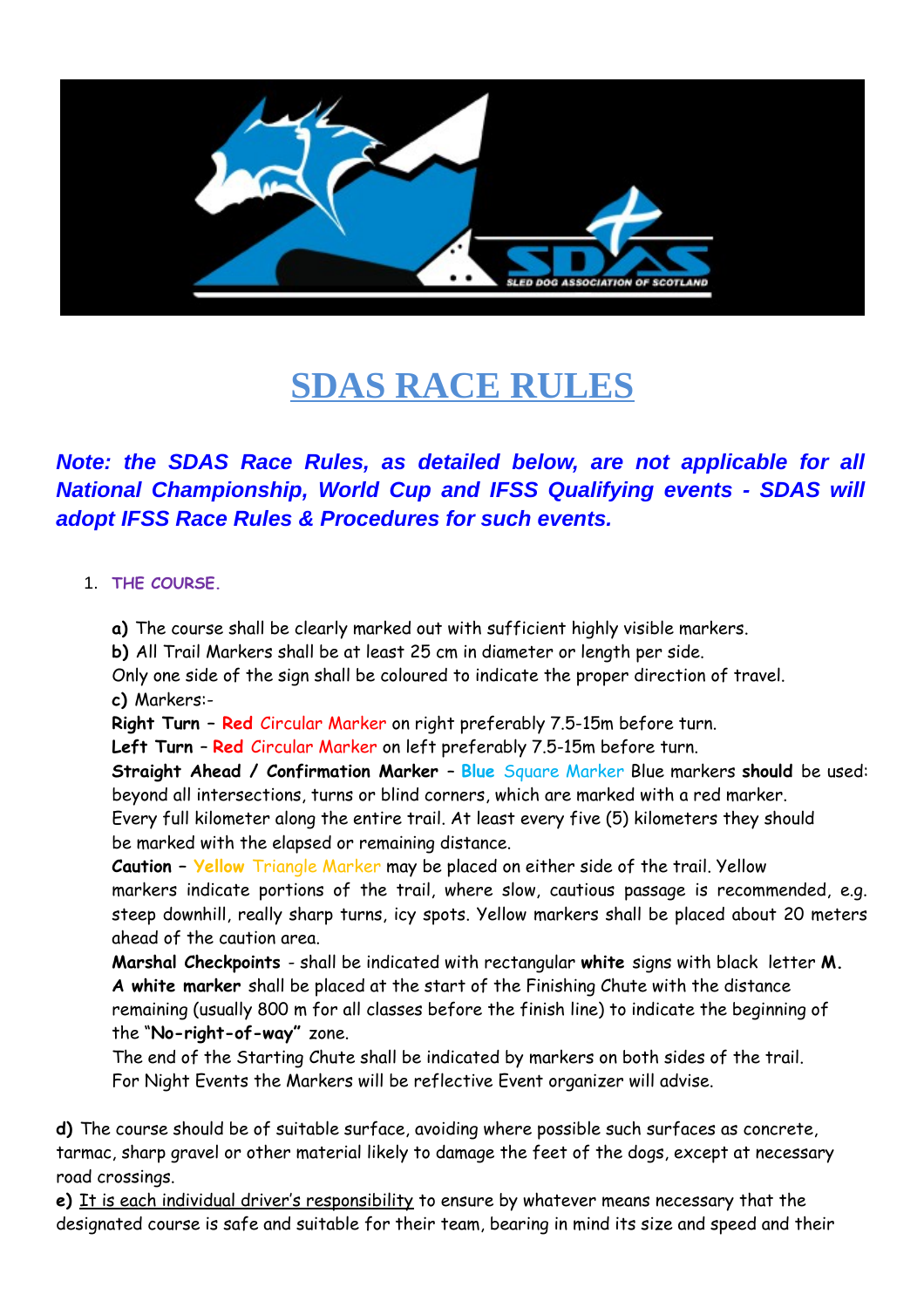own level of skill and experience and the prevailing weather conditions at the time. **f)** The course will be available for inspection by all mushers prior to the event at the race organizers discretion. No competing dogs will be allowed on the marked course (in whole or part) except during the mushers designated heat.

# 2. **ELIGIBILITY OF DOGS, DRIVERS & PASSENGERS.**

**a)** Drivers of a team must be fully paid up members of SDAS at the time of the event, except in the case of the National Championships, IFSS qualifying races and such like, whereby an additional fee will be charged to non-members. Drivers of a team must also have their own third party liability insurance for their particular class or activity and produce proof to the organizer if requested.

**b)** The race organizer may not reject any entries submitted, unless they have a valid reason for this action, which is backed up by a current SDAS committee member.

**c) No dog, equipment or clothing** shall be bought to an event from a kennel where any contagious disease exists or has existed within the previous three weeks. Any breach of this rule will result in disqualification and immediate removal from the event site.

**d)** No dog may be replaced during the period of a Race. In a race of more than one heat, the race organizer may mark dogs for the purpose of identification.

**e)** Any team, dog or driver coming to the event and being, in the opinion of the event organizer or current SDAS committee member/s, unfit or incapable of completing the course in a safe and satisfactory manner, will be –

1, Asked to reduce their team size.

2, Remove dog in question from team.

3, Given the opportunity to enter a different smaller class size.

The race organizer or committee member/s must have a valid reason for asking for this which is backed up by another current committee member/s.

**f)** All drivers must be 16 years of age, or over, on the first day of the event – except for Junior Classes. Drivers between 16 & 18 years will be required to be full members of SDAS before competing in events other than junior classes.

**g)** The driver starting in the first heat of an event must be the driver of that team throughout the entire event

**h) Registered purebred sled dogs ( as defined in item 3 of the Club's constitution and code of Ethics) i.e. Siberian Husky, Alaskan Malamute, Canadian Eskimo/Greenland Dogs, Samoyed and those dogs that comply with the 'Open Sled dogs' classification can be entered into SDAS events.**

**i)** No Dogs less than twelve months old on the first day of the event will be accepted for entry other than the recreational class.

**j) Kennel club registered names and number or Microchip number for Open Sled Dogs and Date of Birth of dogs must be given on the Entry form.** It is acceptable to provide a full kennel list without being class specific.

**k)** Passengers will only be allowed at the individual race organizers discretion. Minimum age for passengers shall be 16 years of age. Passengers must wear a safety helmet which shows the BSI kite mark, Gloves are recommended.

**l) Dogs which are not KC Registered Sled dog breeds ( as Defined in item 3 of the clubs Objectives within the Constitution and Code of Ethics), wishing to compete at SDAS events, should be micro-chipped as means of identification. SDAS may use a micro-chip scanner to confirm dog identity at events.**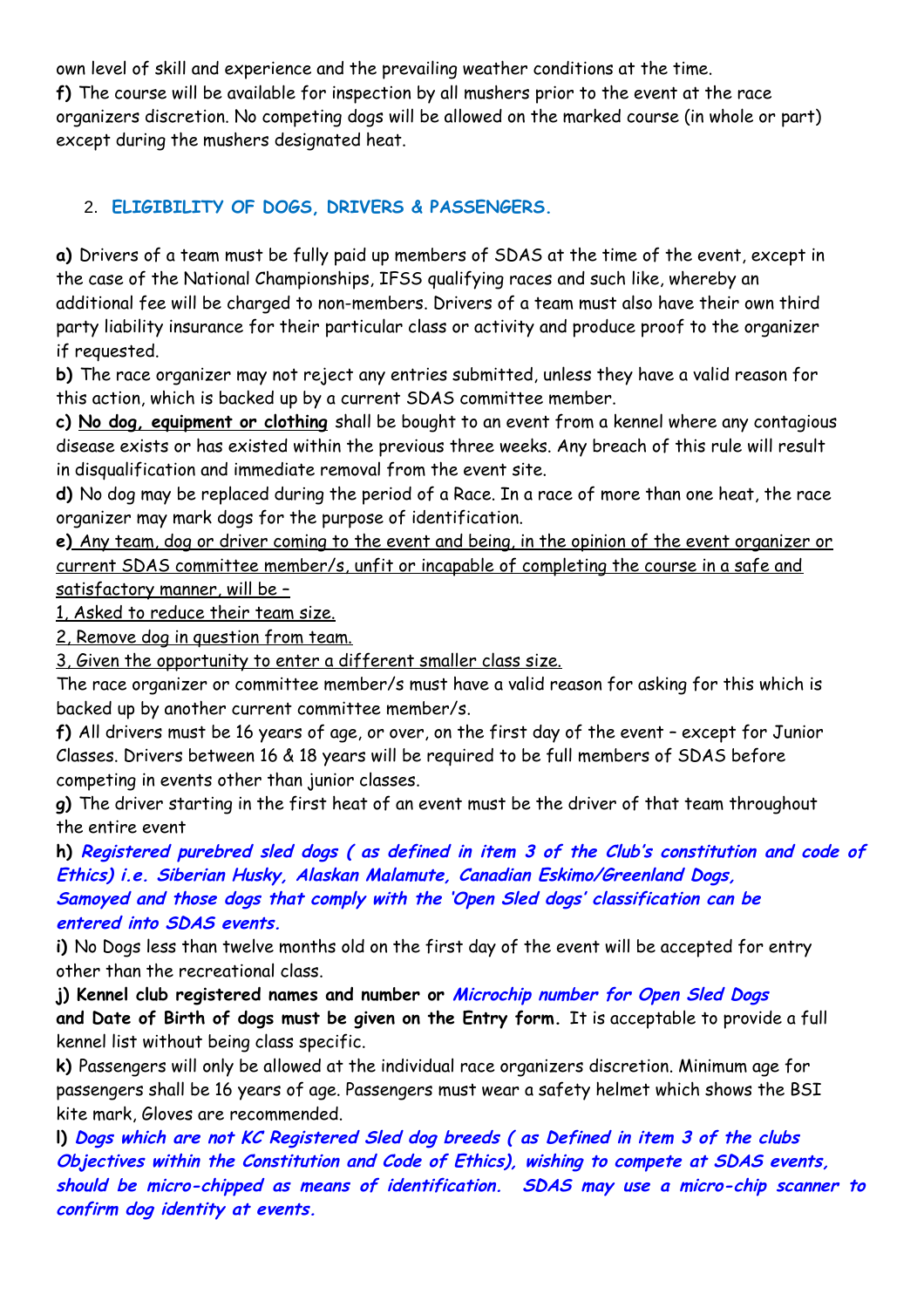#### 3. **MEDICATION.**

**a)** Prohibited medications are all those deemed harmful to the dogs, humans or to the Sport, including stimulants, depressants, anesthetics and analgesics. Please follow link to see Procedures SDAS follows regarding antidoping:

http://www.draghundsport.se/upload/dokument/Antidoping/IFSS\_antidopingrules\_dogs\_code\_2 009\_01012011.pdf

http://www.draghundsport.se/upload/dokument/Antidoping/IFSS\_antidopingrules\_humans\_code \_2009\_01012010.pdf

**b) If a dog or competitor** is suspected of being under the influence of any prohibited medication, The Sled dog Association of Scotland reserves the right to have the dog examined and tested by a qualified veterinarian and if found positive, the driver, owner and team will suffer automatic disqualification plus any further penalty at the discretion of the committee of SDAS.

**c)** Veterinary inspection of any dog entered may be required at the discretion of the Event organizer and one current SDAS committee member.

#### 4. **EQUIPMENT**

#### **(Rig/Sled Classes)**

**a)** The responsibility for the condition, safety and suitability of all dogs and equipment rests solely with the Driver and /or Owner.

**b)** All connections from lines to harness, collar and rig/sled must be capable of quick and easy detachment. Correct functioning of these attachments may be checked.

**c)** All teams must have a snub line attached to the gangline between the rear of the team and point where it is attached to the rig/sled. This snub line must be of a length that is long enough to enable release from a static object (e.g. gate post or tree) by the driver whilst on, and in control of the rig/sled.

**d)** All lines must be free of frays and excess wear.

- **e)** Shock absorbers, when utilized, must have a safety line.
- **f)** Rigs must not be fitted with any device to assist propulsion.

#### **g)** removed

**h)** Rigs must have an adequate braking system capable of stopping the rig when the brakes are applied by the driver, standing in the normal driving position and with motive power provided by either pushing or pulling of the rig by an assistant**. For A class, rigs must have all wheels braking. i)** Rigs must be equipped with a manual steering mechanism, capable of operation by the driver from the normal driving position.

**j)** Rigs must not exceed 150cm (60") in overall width.

**k)** All rigs must be fitted with a brushbow. No part of the rig shall protrude in front of the brushbow, including gangline attachments. If this does not cover the entire width of the rig, additional deflectors must be fitted around any protruding part, fabricated in such a way as to avoid the creation of any sharp projection. Brushbow must be not less than 20cm or more than 45cm from the ground. All brushbow/deflectors must be manufactured from inflexible material.

**l)** There should be no excessive play in wheel bearings or headset bearings.

**m)** A sled shall be capable of adequately carrying the driver and in case of emergency a Passenger, and have a basket with a hard bottom capable of safely carrying a dog.

**n)** A sled shall be equipped with an adequate brake, an adequate rubber braking pad fastened to the sled via a solid tip-up system, brushbow, Snow Hook or snub line (as per rig) and an adequately ventilated dog bag.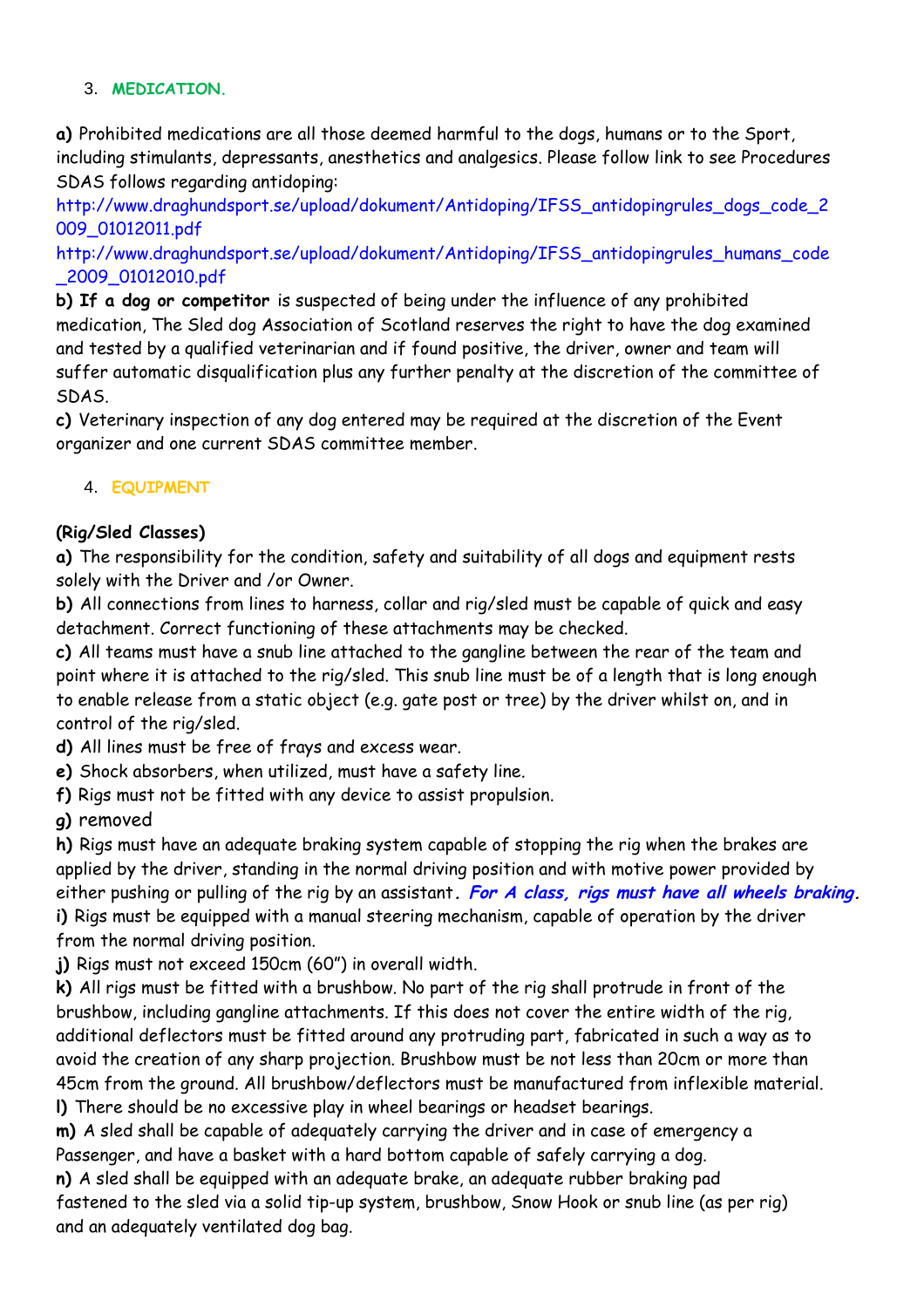- **o)** No wet acid batteries must be carried.
- **p)** Back up lights must be carried during night races.
- **q)** Muzzles, full choke collars, whip's or other similar devices are strictly prohibited.

**r)** Bib Numbers will be provided by the club for each competitor. Bib Number request can be made to the committee for a donation. Competitors can provide their own Bibs so long as number is clearly visible to finish timer.

**s)** All drivers must wear a safety helmet which shows the BSI kite mark. Wearing of gloves is optional.

## **(Bikejoring Class)**

**a)** A Bikejoring team will consist of a driver pedalling a bicycle and one dog.

**b)** The dogs harness shall not allow the dog to escape.

**c)** The dog shall be attached to the bicycle by a snub line with shock absorber at all time. This snub line shall be attached to the bicycle and shall not exceed 3 meters long.

**d)** The bicycle shall be fitted with adequate brakes on each wheel.

**e)** All drivers must wear a safety helmet which shows BSI kite mark. Wearing of gloves is optional.

## **(Scooter class)**

**A trial of a separate 2-dog scooter championship class – ES & ES2 – will take place in the 2013/14 race season.**

**a)** A scooter team will consist of a driver riding a two wheeled scooter being pulled by one **or two dogs.**

Bicycles with the pedal mechanisms blocked or removed will be allowed providing they meet the relevant safety requirements.

**b)** The dogs' harness shall not allow the dog to escape.

**c)** The dog shall be attached to the Scooter by a snub line with shock absorber at all time. This snub line shall be attached to the bicycle and shall not exceed 3 meters long.

**d)** The **scooter** shall be fitted with adequate brakes on each wheel.

**e)** All drivers must wear a safety helmet which shows BSI kite mark. Wearing of gloves is optional.

## **(Canicross Classes)**

**a)** A Canicross team shall consist of a driver and one dog racing solely on foot.

SDAS offers Canicross classes in the categories of Male and Female.

## **A Trial of Junior canicross championship classes in the J1 and J2 age classifications will take place in the 2013/14 race season**

**b)** The dogs harness shall not allow the dog to escape.

**c)** The dog shall be attached to the by a snub line with shock absorber at all time. This snub line shall be attached to the driver by a hip belt (at least 7cm wide over the spine). The snub line shall not exceed 2.5 meters in length.

**d)** The runner shall not wear shoes that could be dangerous for dogs.

## 5. **PROCEDURES**

**a)** Starting position and time for each team shall be determined by drawing, seeding, or any other method as determined by the individual race organizer.

**b)** The format of the starting times for the second heat (where applicable) will be determined by the finishing times from the first heat with the fastest out first and so on.

**c)** A team must come to a complete stop at the start line with the driver ensuring that their team is securely snubbed or otherwise held.

**d)** A team crossing the start line 5 seconds or less in advance of the official starting time will receive a 15 second penalty, In case of greater violation; a 60 second penalty will result. In the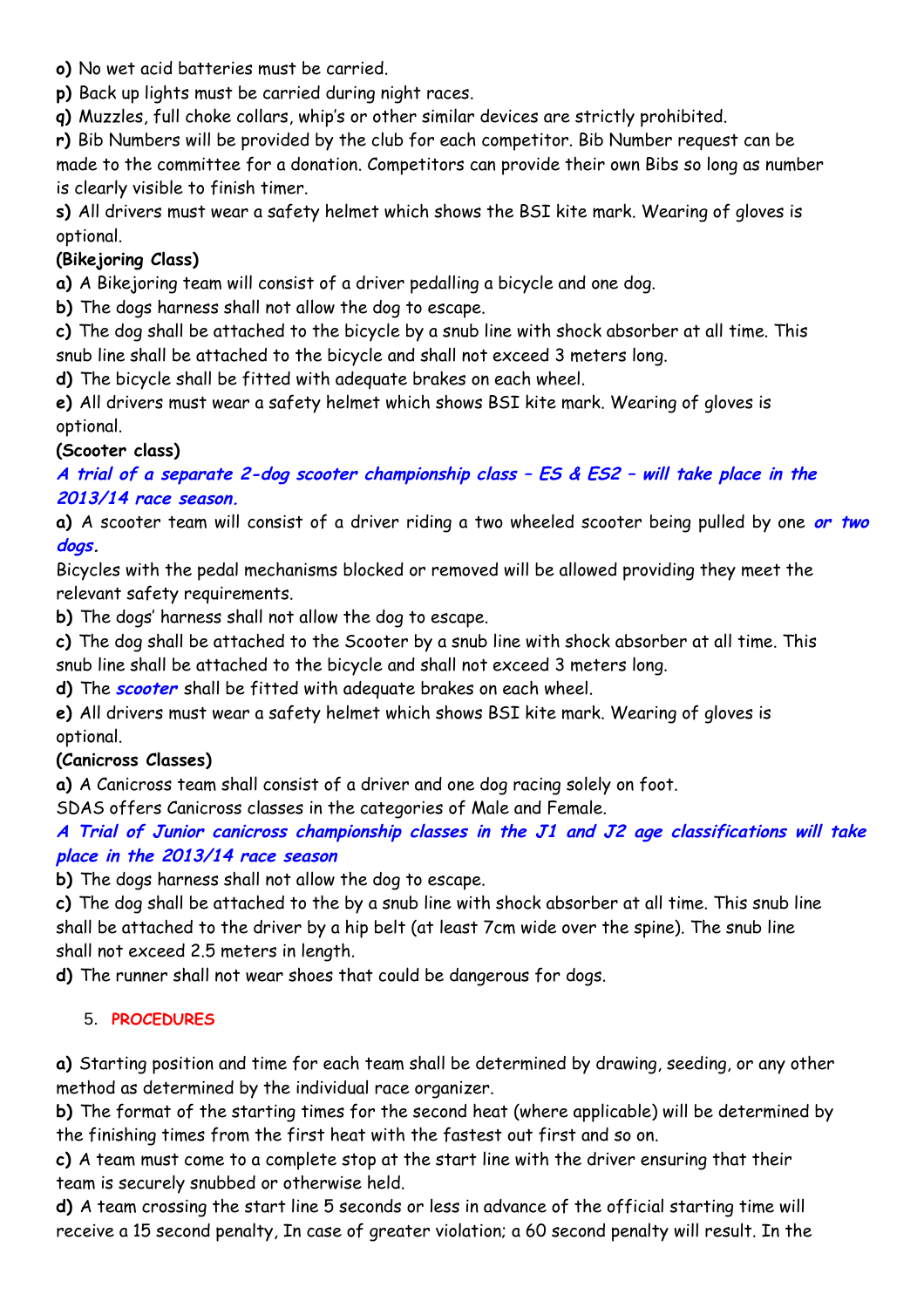event of a premature start, enabling the team to be returned to the start line to comply with the official start time then that team may restart without penalty.

**e)** The starting point of the team shall be the front of the brushbow.

**f)** The start time of the team shall begin when such team is scheduled to leave the start line.

**g)** Teams failing to leave the start line on time or within half of the starting interval for any heat will not be allowed to start until the last scheduled team of the class has left. If more than one team should start late each shall start in the order scheduled. Late starters will receive a new starting time plus a penalty of 3 times the starting interval in its class.

**h)** A team not clearing the designated start chute (minimum distance 30m) prior to the scheduled start of the next team may be disqualified.

**i)** When the Temperature rises above 10 degrees at any time during the course of the event (when taken in the shade at or near the start line) the event shall be reviewed by the race organiser and may be stopped, or trails shortened where practicable. The race organiser may, however, if he or she feels that the temperature/humidity combination is too high, review the event before this level is reached.

Temperatures will be monitored during the course of the race.

**j)** A driver may ride, scoot or run, but not in front of the team when they wish.

**k)** Physical and verbal abuse of the dogs is strictly prohibited at the event site and may lead to disqualification from that event.

**l)** Willful interference by a driver with other competing teams in any way is prohibited. Teams experiencing difficulty must make every effort not to impede other drivers.

# 6. **CLASSIFICATIONS**

A Class - No more than 8 dogs, no less than 5 **(***may be 3 or 4 wheeled rigs, must be all wheels braking***)**

B Class - No more than 6 dogs, no less than 4 B2 Class - No more than 6 dogs, no less than 4 ( one Siberian only) C Class - No more than 4 dogs, no less than 3 C2 Class - No more than 4 dogs, no less than 3 ( one Siberian only) D Class - No more than 3 dogs, no less than 2 **D2 class- No more than 3 dogs, no less than 2 (one Siberian only) E Class - 2 dogs, Rigs only, E2 Class - 2 Freight breed dogs, Rigs only. ES Class – 2 dogs, Scooters only (Trial for 2013/14 season) ES2 Class – 2 Freight dogs, Scooters only (Trial for 2013/14 season)** F Class - Bikejor Open/Registered/Freight F Class - Scooter Open/Registered/Freight F Class - Canicross Male F Class - Canicross Female R Class - Recreational, non-timed (max 8 dogs) **Junior Classes J1 Class - 8 – 11 year old, 1 dog, rigs only. J1Canicross Class – 8-11 years 1 dog Canicross (Trial for 2013/14 season) J2 Class - 12 – 15 year old, 1 dog, rigs only. J2Canicross Class – 12 – 15 year old 1 dog Canicross (Trial for 2013/14 season) J3 Class - 12 – 15 year old, 2 dogs, rigs only.**

**Registered & Open dogs will be run separately.**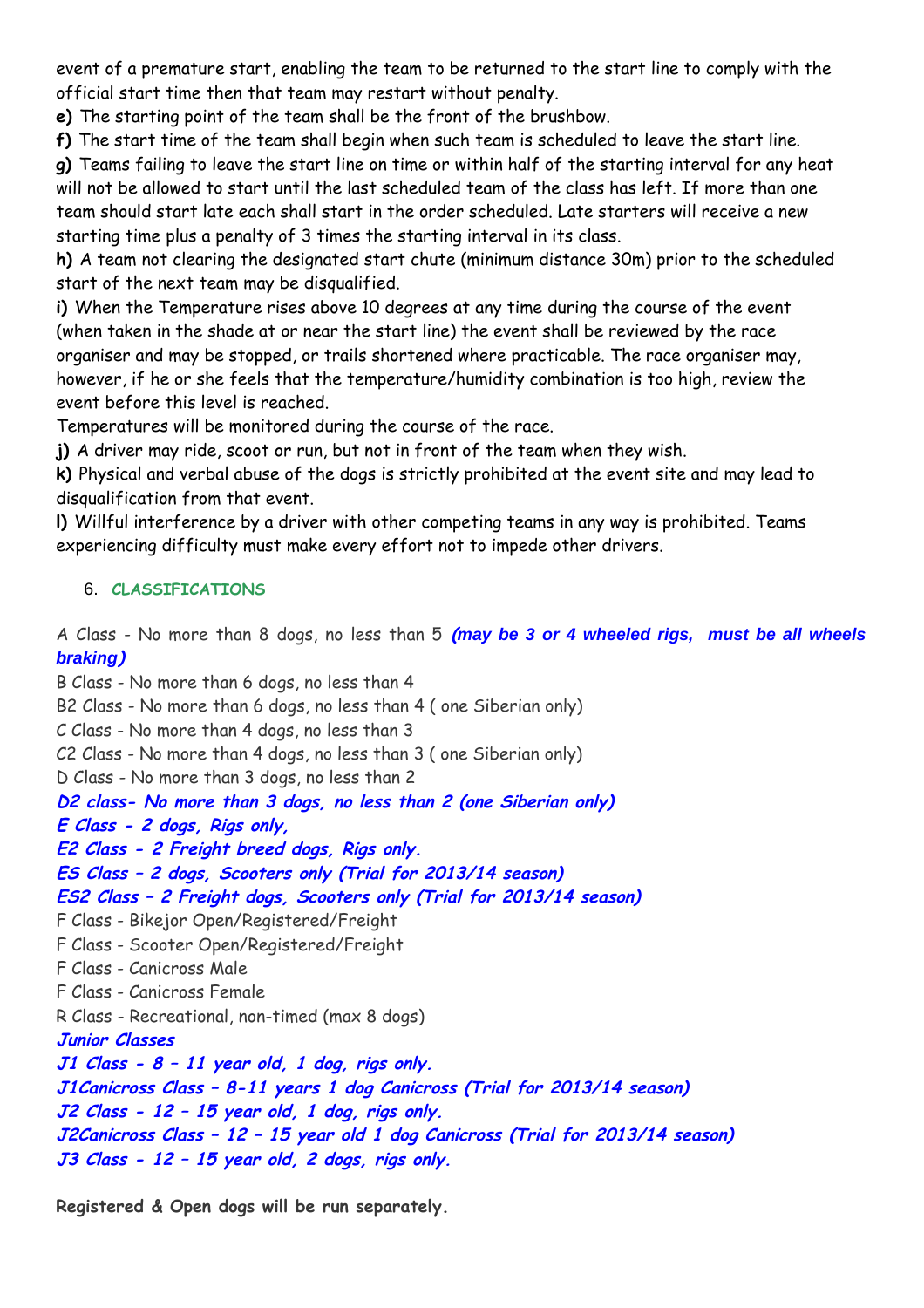# 7. **DOGS**

**a)** All dogs must be, properly harnessed in the team and all dogs must be fastened by a neckline. Exception: Lead dogs may run without a neckline.

**b)** Any dog suffering injury or becoming unfit to run during competition may be dropped at the nearest marshal point, with the remainder of the team able to complete the race without penalty provided that the requirements of **Rule 6** are satisfied. Drivers must carry sufficient drop chains or cables to tether dogs at the dropping check points.

Dropped dogs will be recovered at the end of the class by the race officials.

Where no marshal point is available, no dog should be tethered and left unaccompanied. The competitor should snub their team at the soonest opportunity and await recovery by race officials at the end of the current class. The competitor will be disqualified for that day's heat. NOTE: The introduction of these revised rules allows the carriage and use of a dog bag to be at the driver's discretion rather than a formal requirement as in previous seasons **c)** After the first heat, a driver may drop any dog they wish from subsequent heat(s), subject to the minimum specified. See Rule 6.

**d)** A dog may not take part in more than one class or team during any one day other than scheduled junior events.

**e) All dogs must be kept on leads at all times at race sites. Flagrant breech of this rule will result in immediate disqualification from the event.**

#### 8. **PASSENGERS**

**a)** The passenger must not assist in the running of the team except in the case of the team becoming unmanageable.

## 9. **FOLLOWING THE TRAIL**

**a)** A team and driver must follow the full course as laid out by the race organizer and as described at the mushers meeting.

**b)** If a team does leave the designated trail, the driver must return the team to the point at which they left the trail. A team and driver meeting this condition may then continue the course without penalty.

**c)** Both team and driver must cover the entire course without unauthorized assistance.

**d)** Authorized assistants (i.e. Trail Marshals) are only authorized to hold the rig and not at anytime handle the team of dogs

**e)** All teams may receive assistance from anyone only if that team becomes unmanageable

**f)** An individual Team may receive assistance from anyone only if that Team becomes unmanageable.

## **g) No Person is allowed to assist a team by willfully pacing it.**

**h)** A loose team interfering with other teams will be disqualified.

**i)** A Team not leaving the Start Line within 30 seconds of their designated start time must retire from the Start Area and await instruction from the Race Organizer or his appointed Start Marshall. **See Rule 5g**

**j)** On a hill, the Team travelling downhill has Right of Way.

**k)** On level ground, the Race Organizer shall determine if the outgoing or incoming team shall have right of way and this will be specified at the Musher's meeting.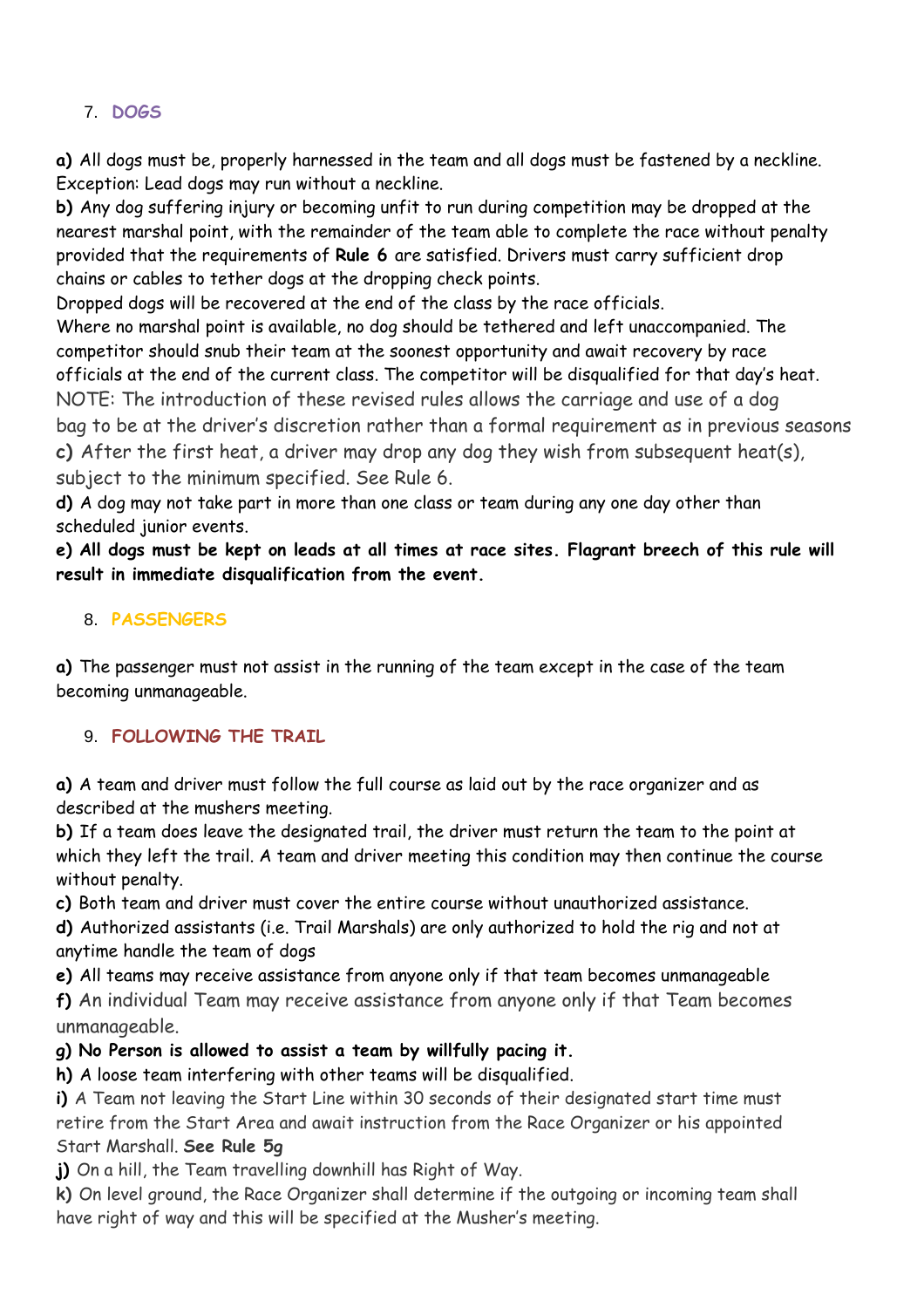**l)** No incoming team shall have right of way over another incoming team from a point to be established by the Race Organizer, but within 800m (0.5ml) of the Finish Line.

**m)** An overtaking team has right of way over the preceding team when the overtaking team comes within 15m (50ft) of the team ahead.

**n)** Under these conditions, the overtaking team driver **shall** call "TRAIL". Upon hearing this call, the preceding driver must make way for the overtaking team, bringing their team to a full stop, if requested, up to a maximum of 30 seconds where practical. See Rule 5k.

**o)** The over taken team may request and receive the right of way to re-pass after 30 seconds.

**p)** An overtaken team shall maintain such an interval so as not to be a distraction to the preceding team.

**q)** The finishing point of a team shall be when the lead dog crosses the finish line designated by the Race organizer.

**r)** Drivers must be in physical contact with their rig/sled, bike/scooter when crossing the finishing line.

# **10. CONDUCT**

**a)** Drivers are responsible for the conduct of their dogs and handlers before, during and after the event.

**b)** If the Race Organizer and one current SDAS committee member determines that drivers', handlers' or teams' conduct at any time in the event is detrimental to the sport, they will be disqualified

**c) Mating of bitches is forbidden at race sites.**

**d) Puppies will not be allowed at events unless they are fully inoculated. Persons bringing puppies to an event site without correct papers will be asked to leave.**

**e) Puppies will not be offered for sale at an event site.**

**f)** Physical or verbal abuse by any person of any person at any part of the event site is forbidden.

# **11. PROTESTS AND DISCIPLINARY ACTION**

**a)** Any person(s) wishing to protest a violation of the rules must do so immediately following the heat or run in which the alleged violation occurred. The protest may be verbal.

**b)** Any verbal protest must be confirmed in writing to the Event Organizer within one hour after the end of the event or heat, whichever is first. With a fee of £5 (refundable if protest is upheld.)

**c)** In the event of any protest or report of an alleged rule violation, the concerned parties may demand a hearing. Such hearings must be granted and organized by the Race Organizer and the Committee of the SDAS at the earliest convenient time.

**d)** For any violation of the foregoing rules, the Race Organizer, with or without the recommendation of any judge or protest committee, may impose a warning to, or disqualify, any driver at his discretion from that event.

**e)** In the event of a protest being registered against a competing Race Organiser, then any decision must be confirmed or reversed by the committee of the SDAS at their next meeting following, the protest.

**f)** In all other respects, the decision of the Race Organiser and/or committee is final.